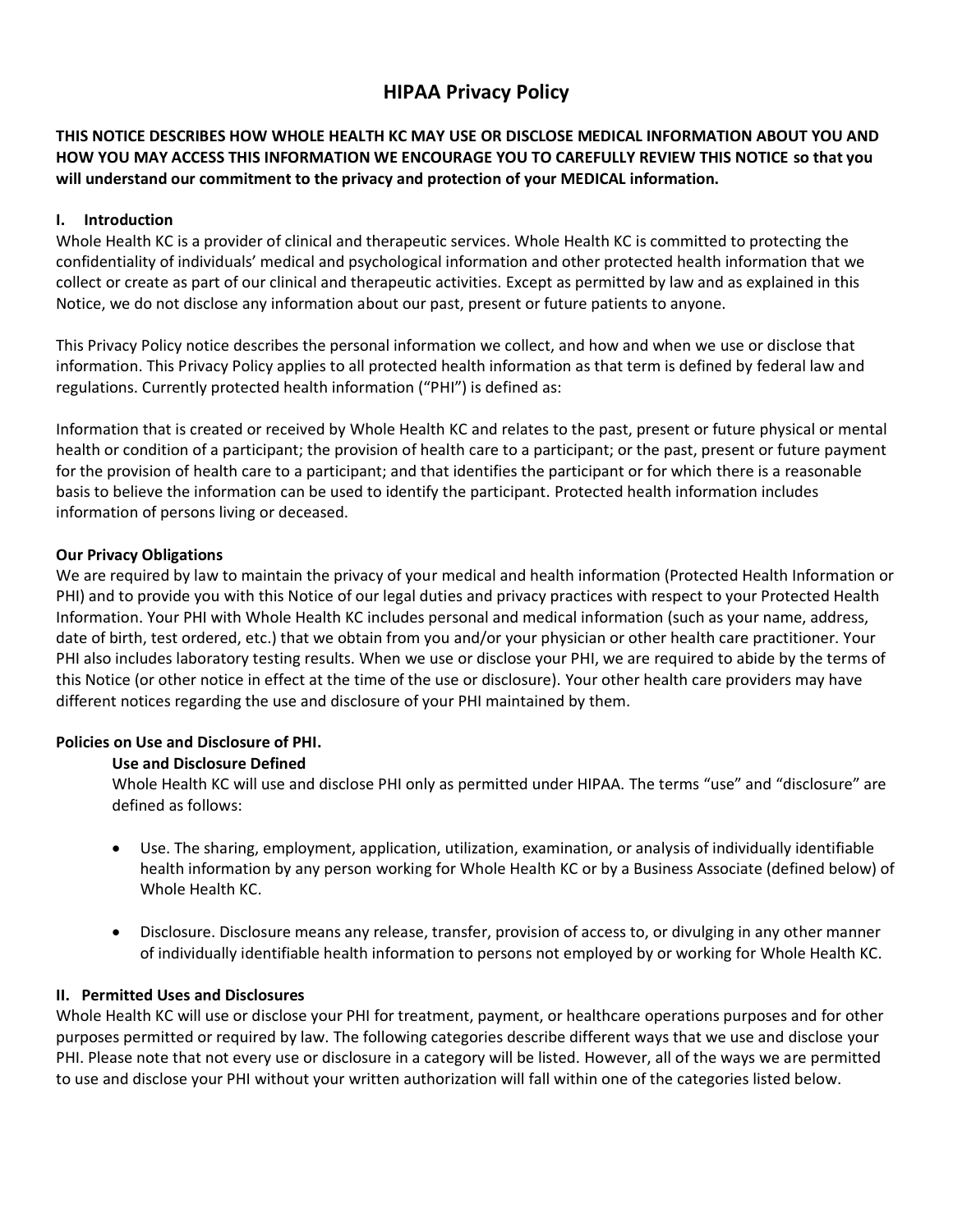If we want to use or disclose your PHI for purposes that do not fall into at least one of these categories, we would have to obtain your written authorization first. You have the right to revoke your authorization at any time, except if we have already made a disclosure based on that authorization.

According to law, we do not need your authorization or permission to use or disclose your PHI for the following purposes:

- 1. Treatment. As health care providers. Whole Health KC might need to disclose your PHI to your physician and other authorized health care professionals who need access to your information because they are treating you.
- 2. Payment. Whole Health KC might disclose PHI in the process of obtaining payment for services that we provide to you. For example, our billing department may send your name, date of service, test performed, diagnosis code, and other information to a health plan or insurance company to obtain payment for services we provided. In some cases we may have to contact you to obtain billing information or for other billing purposes. When required, we may use an outside collection agency to obtain payment.
- 3. Health Care Operations. We may use and disclose PHI in the course of activities necessary to support you, to evaluate the quality of services and we may disclose PHI in order to resolve any complaints you may have and ensure that you have a pleasant visit with us.
- 4. Disclosures to Business Associates. We may disclose your PHI to other companies or individuals who need your PHI in order to provide specific services to us. These other entities, known as "business associates," generally must comply with the terms of a contract designed to ensure that they will maintain the privacy and security of your PHI in the same manner that we do. For example, we may disclose your PHI to accrediting organizations that inspect and certify the quality of our services.
- 5. Public Health Activities. We may disclose your PHI to public health authorities for the purpose of preventing or controlling disease, injury or disability.
- 6. Health Oversight Activities. We may disclose your PHI to a health oversight agency that oversees the health care system or government benefit programs (such as Medicare or Medicaid).
- 7. Threats to health or safety. We may disclose your PHI as necessary to prevent a serious threat to your health and safety or that of another person or to the general public.
- 8. Judicial and Administrative Proceedings. We may disclose your PHI in the course of a judicial or administrative proceeding in response to a legal order, subpoena (under certain circumstances), order of either the Commissioner of Public Health or the Commissioner of Mental Health or other lawful process.
- 9. Law Enforcement Officials. We may disclose your PHI to the police or other law enforcement officials as required or permitted by law or in compliance with a court order or a grand jury or administrative subpoena.
- 10. Research. We may use or disclose your PHI for research purposes if an institutional Review Board/Privacy Board approves a waiver of authorization for such use or disclosure.
- 11. Specialized Government Functions. We may use and disclose your PHI to units of the government with special functions, such as the U.S. military or the U.S. Department of State under certain circumstances as required by law.
- 12. As Required by Law. We may use and disclose your PHI when required to do so by any other law not already referred to in the preceding categories.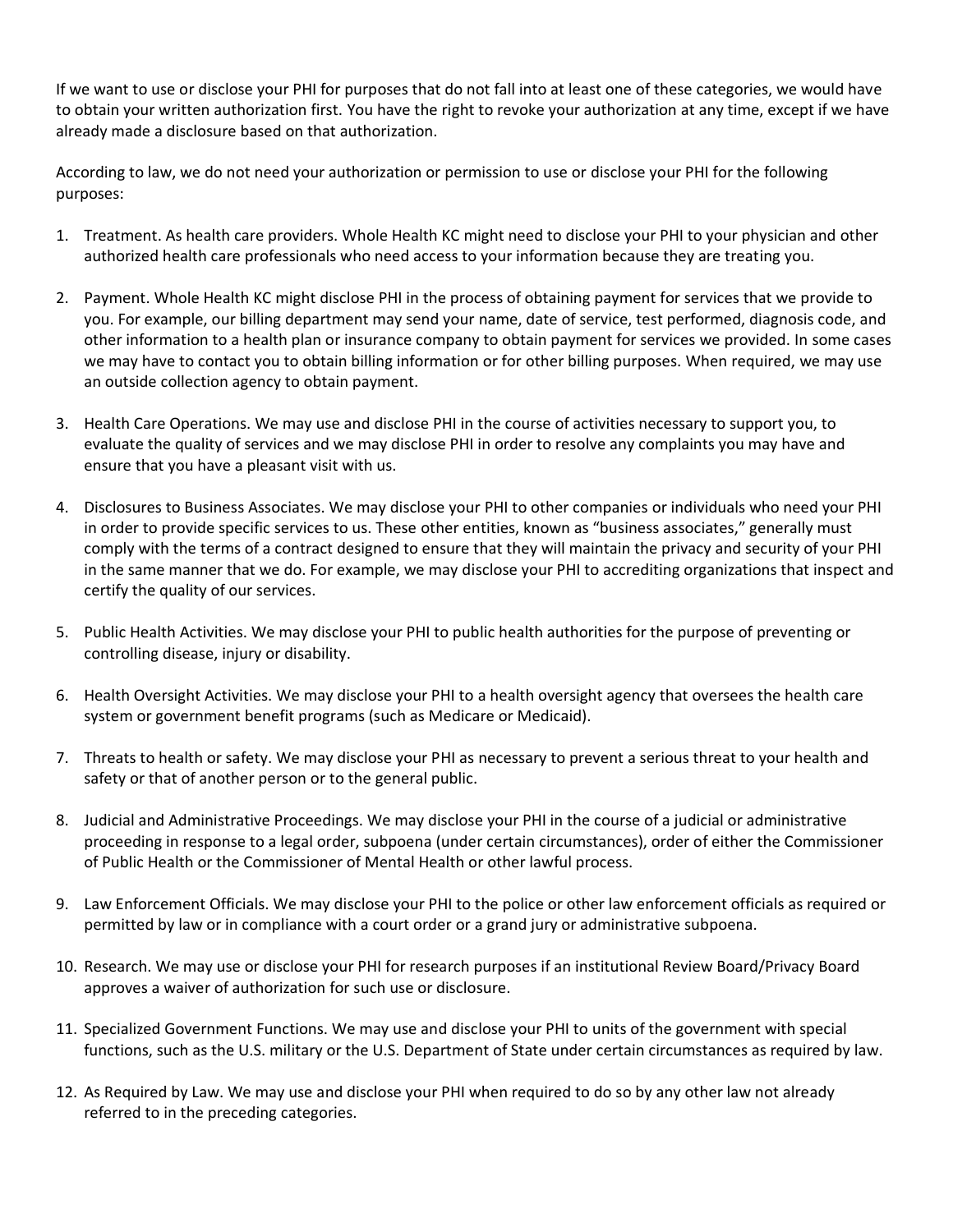#### **III. The "Minimum-necessary" Standard**

HIPAA requires that we, or our "business associate", limit the amount of your PHI used or disclosed to the "minimum necessary" to accomplish the purpose of the use or disclosure. The "minimum-necessary" standard does not apply to any of the following:

- Uses or disclosures made by you;
- Uses or disclosures made pursuant to a valid authorization;
- Disclosures made to HHS;
- Uses or disclosures required by law; and
- Uses or disclosures required to comply with HIPAA.

#### **IV. Disclosures of PHI Pursuant to an Authorization**

We may disclose your PHI for any purpose you approve if your written authorization satisfies all of HIPAA's requirements for a valid authorization. Any uses and disclosures we make pursuant to a signed authorization must be consistent with the terms and conditions of the authorization.

#### **V. Legal Rights Related to Protected Health Information**

The federal privacy rule, entitles you to request restrictions on our uses and disclosures of PHI for treatment, payment or health care operations purposes described above. We will consider each request but are not required to agree to any restrictions.

The federal privacy rule entitles you to request to receive confidential communications of PHI if disclosing this information by the usual means could endanger you. We will accommodate all reasonable requests, subject to the restrictions and capabilities of our information processing systems.

The federal privacy rule entitles you to request to receive an accounting of certain disclosures of your PHI made by Whole Health KC in the last six years, such as disclosure to health oversight agencies. These disclosures to not include disclosures made for purposes of treatment, payment or health care operations.

You have a right to request, in writing, to inspect and obtain a copy of PHI that we maintain about you that is included in what is called a "designated record set." Additionally, when requesting information, you must reasonably describe the information you seek in your written request; and the information must be reasonably locatable and retrievable by us. We may charge you a fee to cover the cost of providing copies of this requested PHI.

You have the right to amend your PHI included in the designated record set. We may deny your request pursuant to those rules if we determine that our records are accurate and complete, if we determine that the information was not created by us, the information is not contained in our designated record set, or if access is otherwise restricted by law.

If you wish to exercise any of the legal rights described above, you must do so in writing. Contact Whole Health KC to obtain further information about these rights or if you would like to make such a request.

#### **VI. Technical and Physical Safeguards**

We have and will continue to implement reasonable technical and physical safeguards to prevent the PHI we maintain from being intentionally or unintentionally used or disclosed in violation of HIPAA's requirements.